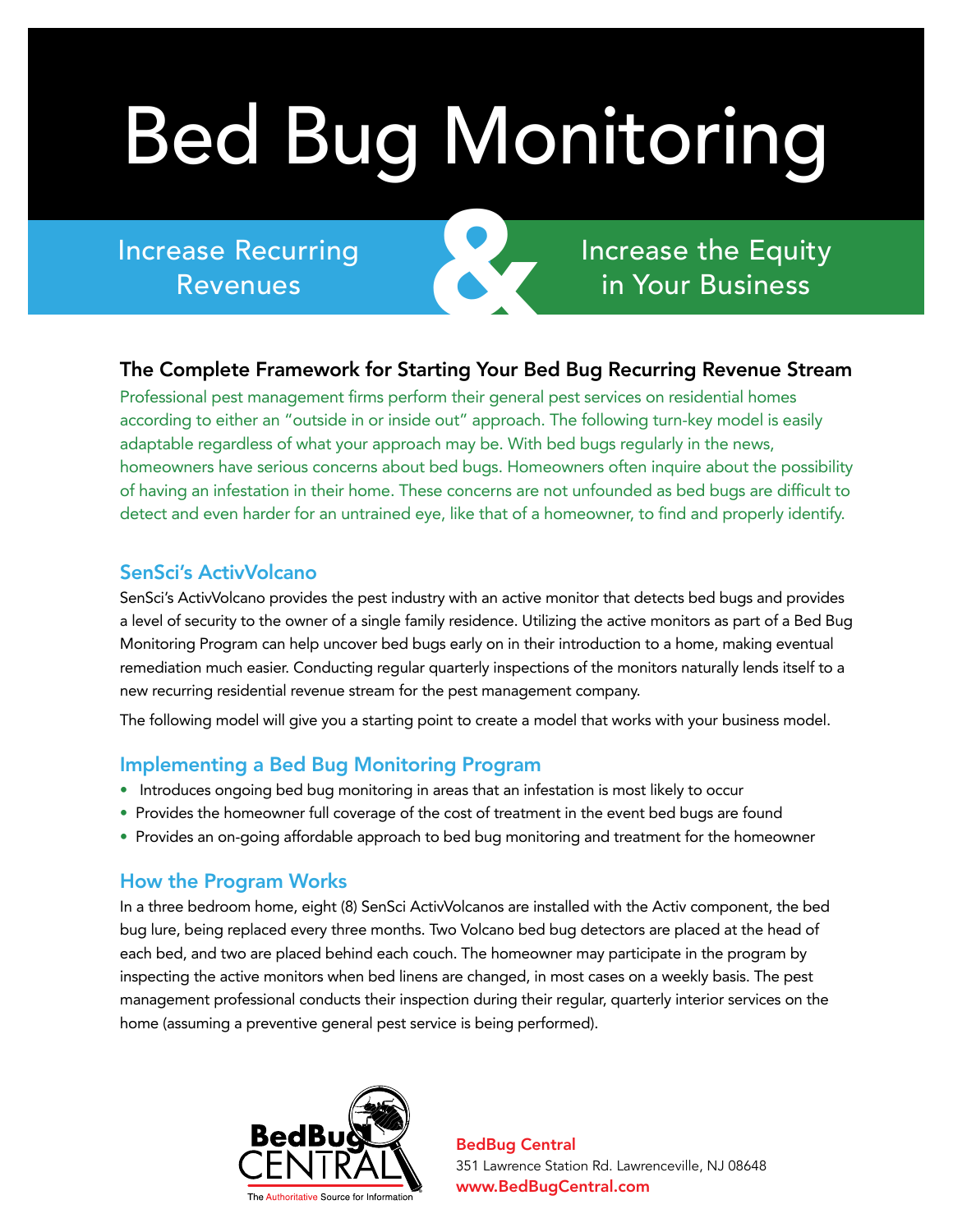

# Bed Bug Monitoring

Recurring Bed Bug Revenue Model

# A Look at the Numbers

- The pest management company's cost of installation will range from \$50-\$125.
- The annual fee as an add-on to an existing contract generally ranges between \$150-\$200/year.
- If bed bugs are detected, a full remediation service(s) are provided at no additional cost. The program also has features to deal with a homeowner finding bugs in their monitors that they cannot identify.

### Residential Single Family Homes

One of the more attractive markets for introducing new revenue streams is that of the single family home. There are three sources of potential revenue:

- 1) Homes that are currently under service with bed bugs as an add-on
- 2) Homes that are treated for bed bugs and want on-going protection
- 3) New potential customers who are not under any service

The service includes the installation of ActivVolcanos to detect the introduction of bed bugs along with fully covering the home in case bed bugs are found in the home. The average cost per year for adding on this service will most likely be between \$150 and \$200. However, based on your market and margins the price can vary. Again, that price includes a full treatment if bed bugs are found in the future.

### Varying the Model Based on an "Inside Out vs. Outside In" Approach

A significant factor that will affect how you roll out a recurring model is whether you go inside the home at each quarterly visit. There is a large portion of the industry that only treats from the outside or, in colder climates, the company may treat the outside three times a year and come inside just once a year. Depending on how often you are in the home, you can adapt this around the base model or even encourage participation of the homeowner in the inspection of the active monitors.

### "Outside In"

The "outside in" pest management program presents some challenges, but you can get around them with some clever tweaks. In our base model, the client becomes an active participant in the program, replacing the Activ bed bug lure packets during the time of the year when you are only treating the outside. In this scenario, the client is taught how to inspect the devices and how to replace the Activ packets. If the client has suspicions about bed bugs found in a monitor they can put the infested monitor in an "evidence bag" (a zip-lock® bag), call your office and put it outside their home for pickup and proper ID. When you arrive, you inspect the device and let the client know what was in the device and also leave them a replacement device.

In this model, in a three bedroom home you will use 8 Activ bed bug lures per quarter, around \$25 per quarter or \$100 per year. In this part of the model, you are providing the lures at cost so you will need to add your margin which will cover your profit and a reserve for treating any homes where bed bugs are found. In our experience, we have found that adding \$50 to \$100 per year will be more than adequate to cover both aspects.



BedBug Central 351 Lawrence Station Rd. Lawrenceville, NJ 08648 ® www.BedBugCentral.com